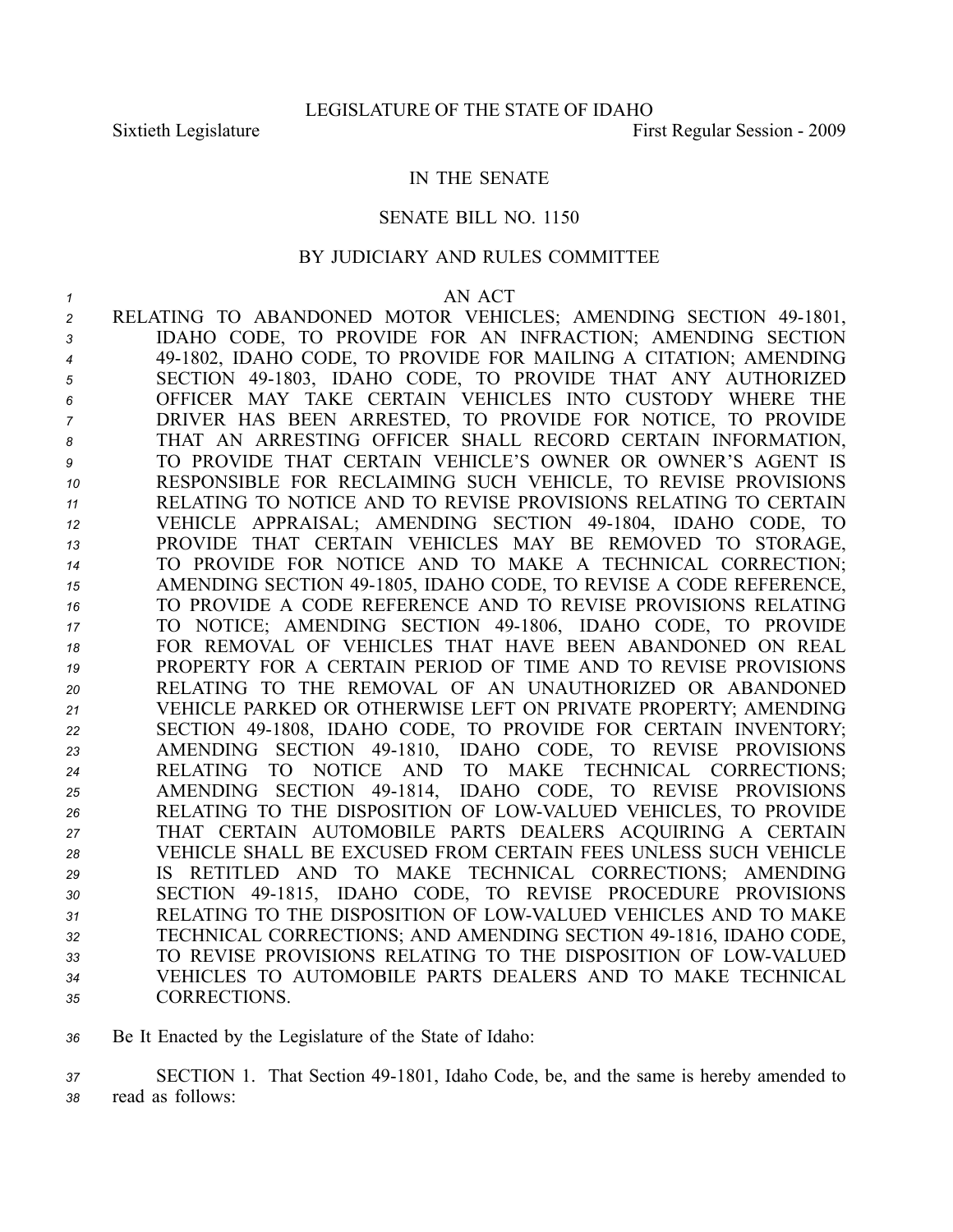*<sup>1</sup>* 491801. ABANDONMENT PROHIBITED. (1) No person shall abandon <sup>a</sup> vehicle *<sup>2</sup>* upon any highway.

*<sup>3</sup>* (2) No person shall abandon <sup>a</sup> vehicle upon public or private property without the *<sup>4</sup>* express or implied consent of the owner or person in lawful possession or control of the *<sup>5</sup>* property.

# *<sup>6</sup>* (3) Any violation of the provisions of this section shall be an infraction.

*7* SECTION 2. That Section 49-1802, Idaho Code, be, and the same is hereby amended to *<sup>8</sup>* read as follows:

 491802. PRESUMPTION. (1) The abandonment of any vehicle shall create <sup>a</sup> prima facie presumption that the last registered owner of record is responsible for the abandonment and is thereby liable for the costs incurred in the removal, storage and disposition of the vehicle, less any amount received from the disposition of the vehicle.

*<sup>13</sup>* (2) The owner of any vehicle removed under extraordinary circumstances is presumed *<sup>14</sup>* responsible for the vehicle and is thereby liable for the costs incurred in the removal, storage *<sup>15</sup>* and disposition of the vehicle, less any amounts received from the disposition of the vehicle.

 (3) If <sup>a</sup> vehicle is found abandoned or under extraordinary circumstances and is removed at the direction of any authorized officer, and is not redeemed by the owner or lienholder within seven (7) days of the tow, the last registered owner of record is guilty of <sup>a</sup> traffic infraction, 19 unless the owner has filed a release of liability with the department according to section 49-526, Idaho Code, in which case the transferee shown on the release of liability shall be guilty of <sup>a</sup> traffic infraction.

*<sup>22</sup>* (4) The law enforcement agency that authorized the vehicle to be removed may mail the *<sup>23</sup>* defendant's copy of the infraction citation to the last registered owner via certified mail if no *<sup>24</sup>* release of liability has been filed and to the transferee if the release of liability has been filed.

*<sup>25</sup>* SECTION 3. That Section 491803, Idaho Code, be, and the same is hereby amended to *<sup>26</sup>* read as follows:

 491803. REMOVAL OF STOLEN VEHICLES OR VEHICLES FOUND UNDER EMERGENCY EXTRAORDINARY CIRCUMSTANCES. (1) Any authorized officer, upon 29 discovery of a vehicle reported as stolen and not recovered,  $\theta$  any vehicle involved in any extraordinary circumstances, or any vehicle where the driver has been arrested, may take the vehicle into custody and cause it to be taken to and stored in <sup>a</sup> suitable place, or may cause the vehicle to be placed in the custody of <sup>a</sup> tow truck operator, all expenses of towing and storage to be those of the vehicle owner or his agent, unless otherwise determined according to the 34 provisions of section 49-1805(5), Idaho Code.

 (2) Within fortyeight (48) hours, excluding weekends and holidays, of the time that <sup>a</sup> stolen vehicle has been towed, the law enforcement agency that authorizes the tow shall notify the agency that made the original theft report. The original reporting agency shall within 38 twenty-four (24) hours notify the owner or his agent of the recovered vehicle and how he may reclaim the vehicle. If the owner or his agent cannot be contacted, then within forty-eight (48) hours, notice shall be sent by first class mail.

*<sup>41</sup>* (3) For vehicles where the driver has been arrested, the arresting officer shall ensure that *<sup>42</sup>* the records relating to such arrest will include the disposition of the vehicle. The owner or his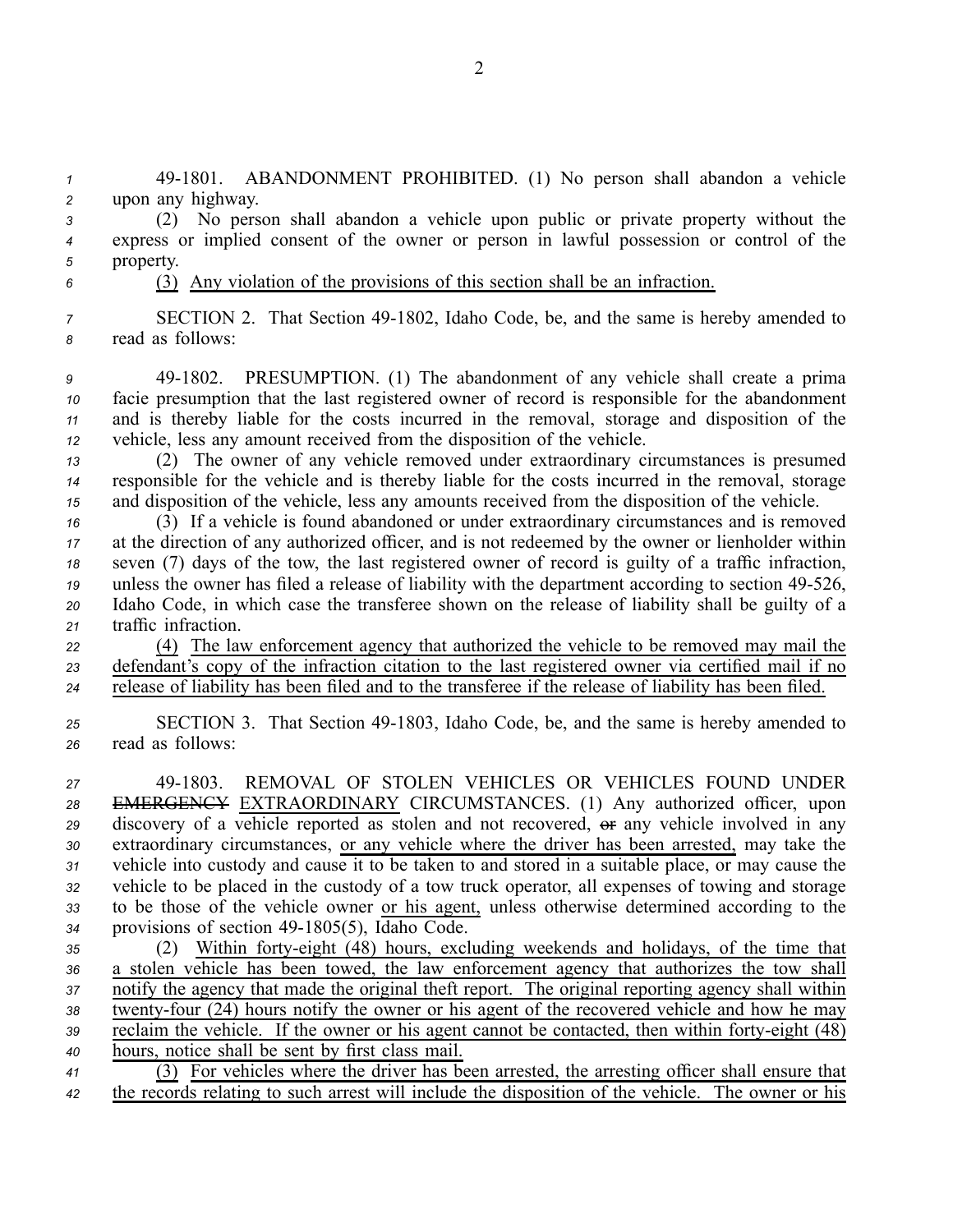*<sup>1</sup>* agen<sup>t</sup> is solely responsible for contacting the tow company or place of storage to reclaim the *<sup>2</sup>* vehicle.

*<sup>3</sup>* (4) Within fortyeight (48) hours, excluding weekends and holidays, of the time that the *<sup>4</sup>* vehicle involved in extraordinary circumstances is taken into custody and is stored pursuan<sup>t</sup> to 5 this chapter, the agency of which the officer is an agent shall give written notice by eertified *<sup>6</sup>* first class mail to the registered and legal owners of the vehicle, if known. The notice shall *7* state:

*<sup>8</sup>* (a) That the vehicle has been taken into custody and stored; and

*<sup>9</sup>* (b) The location of storage of the vehicle.

 (35) The public agency by for which the officer is employed shall appraise the vehicle as being of high value (greater than seven hundred fifty dollars (\$750)) or of low value (equal to or less than seven hundred fifty dollars (\$750)) and shall include in the notice, identification of the officer; location of the vehicle; <sup>a</sup> description of the vehicle including make, year model, identification number, license number, state of registration and the statutory authority for *<sup>15</sup>* storage.

# 16 SECTION 4. That Section 49-1804, Idaho Code, be, and the same is hereby amended to *<sup>17</sup>* read as follows:

 491804. REMOVAL OF ABANDONED VEHICLES BY AUTHORIZED OFFICER. (1) Any authorized officer within the jurisdiction in which <sup>a</sup> vehicle is located, who has reasonable grounds to believe that the vehicle has been abandoned, may remove the vehicle from <sup>a</sup> highway or from public or private property to <sup>a</sup> garage or nearest place of safety.

 Upon discovery of an abandoned vehicle which is not within the class of vehicles 24 defined under "emergency extraordinary circumstances," an authorized officer shall attach on the vehicle, in plain view, <sup>a</sup> notice that this vehicle will be towed away at the expiration of fortyeight (48) hours as an abandoned vehicle. The notice shall contain the name of the officer who prepared the notice; the name of the agency employing the officer; the time and date of attaching the notice; the time and date after which the vehicle will be removed; and the telephone number and address of the agency where further information can be obtained. A reasonable attempt shall be made to notify by telephone the owner of any vehicle which has current license plates and registration as shown on the records of the department, prior to the expiration of the fortyeight (48) hour notice period, of the location of the vehicle and the time and date of intent to remove the vehicle. The inability of an officer to notify the owner shall not preclude the removal of the vehicle at the expiration of the fortyeight (48) hour period.

*<sup>35</sup>* Any vehicle on <sup>a</sup> highway which does not have current or any license plate attached may *<sup>36</sup>* be immediately removed to <sup>a</sup> safe place of storage.

*<sup>37</sup>* (2) The process for notifying the owner of an abandoned vehicle shall be the same as 38 that provided for in section 49-1803, Idaho Code, concerning a vehicle found in extraordinary *<sup>39</sup>* circumstances.

40 SECTION 5. That Section 49-1805, Idaho Code, be, and the same is hereby amended to *<sup>41</sup>* read as follows:

*<sup>42</sup>* 491805. POSTSTORAGE HEARING. (1) Whenever an authorized officer directs the *<sup>43</sup>* towing or storage of <sup>a</sup> vehicle, excep<sup>t</sup> vehicles impounded for investigation pursuan<sup>t</sup> to section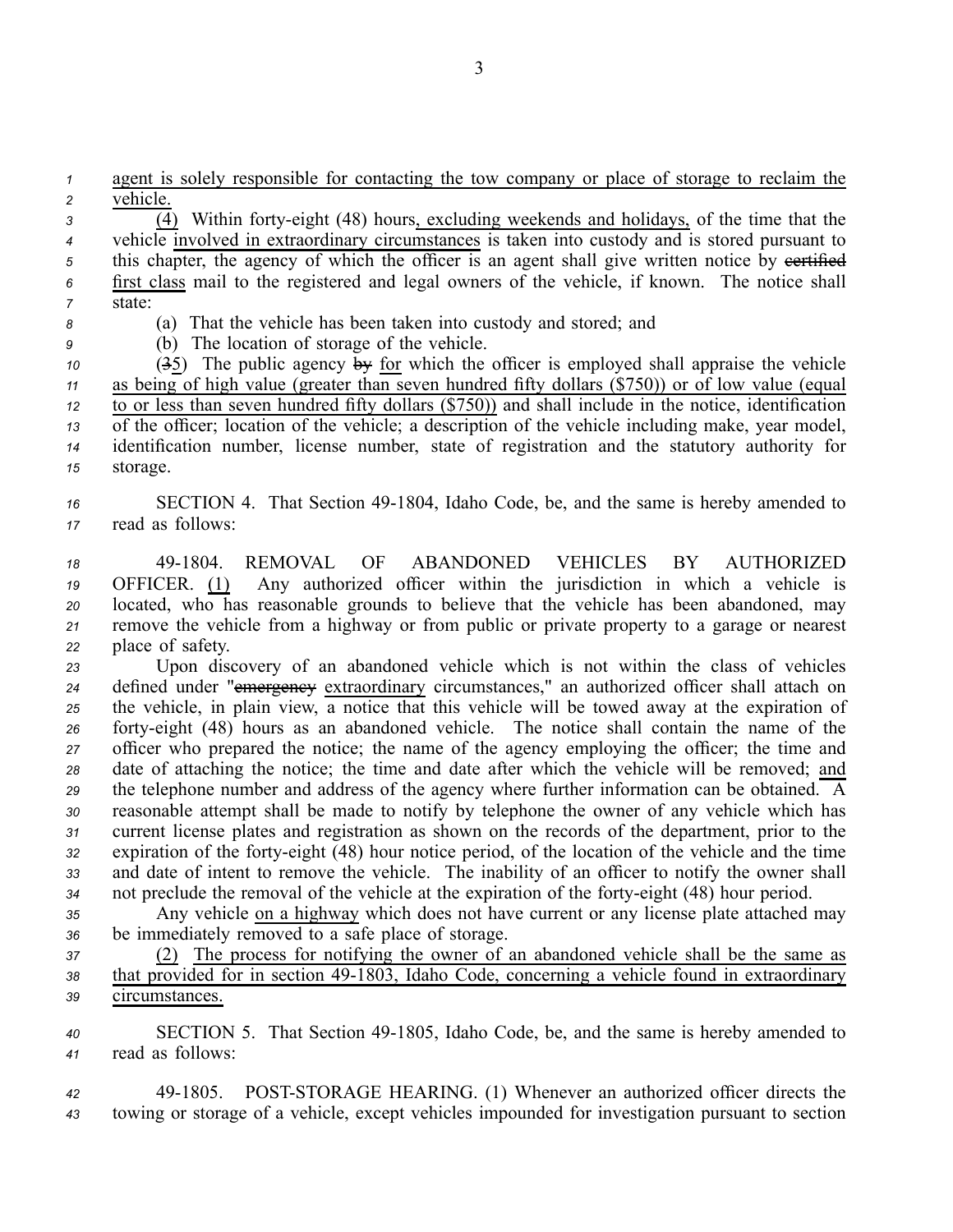1 49-1803(2) or 49-1803(3), Idaho Code, the agency directing or authorizing towing or storage *<sup>2</sup>* shall provide the vehicle's registered and legal owners of record, or their agents, with the 3 opportunity for a post-storage hearing to determine the validity of the storage.

4 (2) A notice of the storage shall be sent by evertified first class mail to the registered *<sup>5</sup>* and legal owners within fortyeight (48) hours, excluding the weekends and holidays, and shall *<sup>6</sup>* include the following information:

*<sup>7</sup>* (a) The name, address, and telephone number of the agency providing the notice;

*<sup>8</sup>* (b) The location of the place of storage and description of the vehicle which shall *<sup>9</sup>* include, if available, the name or make, identification number, the license plate number, *<sup>10</sup>* and the mileage;

*<sup>11</sup>* (c) The statutory authority and purpose for the removal of the vehicle; and

 (d) In order to receive a post-storage hearing, the owners, or their agents, must request the hearing in writing within ten (10) days of the date of the notice. Any such hearing 14 shall be conducted within forty-eight (48) hours of the request, excluding weekends and holidays. The public agency may authorize its own officer or employee to conduct the hearing, so long as the hearing officer is not the same person who directed the storage of the vehicle.

*<sup>18</sup>* (3) Failure of either the registered or legal owner, or his agent, to reques<sup>t</sup> or to attend <sup>a</sup> 19 scheduled hearing shall satisfy the post-storage hearing requirement as to that person.

*<sup>20</sup>* (4) The provisions of this section shall not apply to vehicles removed from private 21 property pursuant to section 49-1806(1), Idaho Code.

*<sup>22</sup>* (5) The agency employing the person who directed the storage shall be responsible for *<sup>23</sup>* the costs incurred for towing and storage if it is determined in the hearing that probable cause *<sup>24</sup>* for the storage cannot be established.

*<sup>25</sup>* SECTION 6. That Section 491806, Idaho Code, be, and the same is hereby amended to *<sup>26</sup>* read as follows:

 491806. REMOVAL OF UNAUTHORIZED AND ABANDONED VEHICLE FROM REAL PROPERTY. (1) Any person having possession or control of real property who finds an unauthorized vehicle standing upon his property is permitted to have the vehicle removed if there is posted on or near the property in <sup>a</sup> clearly conspicuous location, in large print, <sup>a</sup> sign or notice that unauthorized vehicles will be removed at the owner's expense and designating the name of the towing firm. Unauthorized vehicles need not meet the provision of section 49102(2), Idaho Code, in this instance.

 (2) Any person having possession or control of real property who finds an abandoned vehicle standing on his property, where the property is not posted as set out in subsection (1) of this section, may contact an authorized officer, who must in turn comply with the provisions 37 of section 49-1804, Idaho Code, in accomplishing the removal of the vehicle except under those circumstances set out in subsection (3) of this section. Provided however, for vehicles that have been abandoned on real property for <sup>a</sup> period of time equal to or greater than thirty (30) days, the property owner or his agen<sup>t</sup> may have the vehicle removed to <sup>a</sup> towing or scrap yard. The towing company or scrap company shall be responsible for all notifications and dispositions pursuan<sup>t</sup> to this chapter.

*<sup>43</sup>* (3) Where access into or out of private property or substantial interference with the use *<sup>44</sup>* and enjoyment of private property is created by an unauthorized or abandoned vehicle being *<sup>45</sup>* parked or otherwise left on private property, the person owning or controlling the property may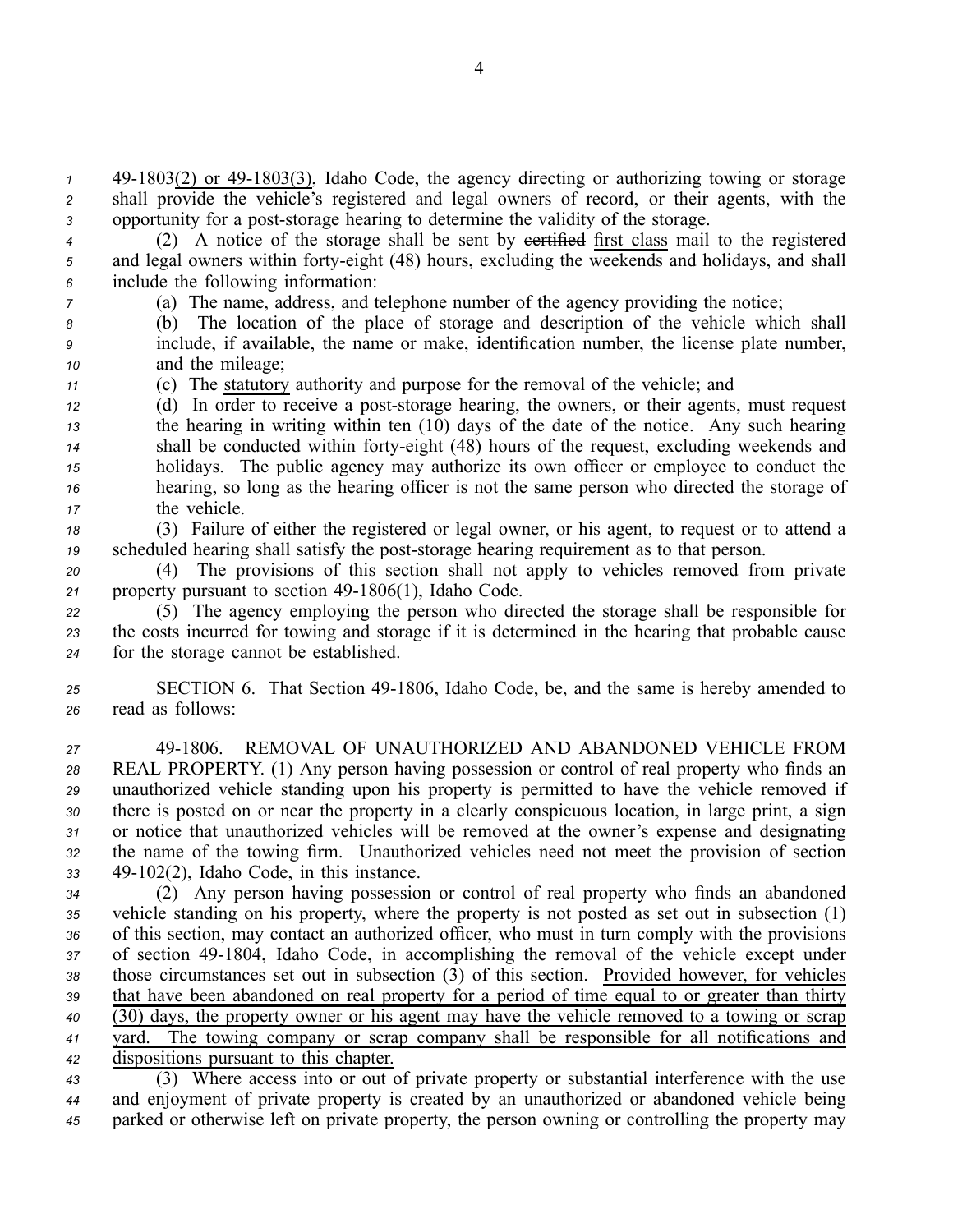*<sup>1</sup>* contact an authorized officer who may, without regard for the provisions of section 491804,

*<sup>2</sup>* Idaho Code, immediately proceed to have the vehicle removed to <sup>a</sup> garage or nearest place of

*<sup>3</sup>* safety. All other provisions of this chapter shall be complied with have the vehicle removed as

*<sup>4</sup>* <sup>a</sup> vehicle involved in extraordinary circumstances.

5 **SECTION 7.** That Section 49-1808, Idaho Code, be, and the same is hereby amended to *<sup>6</sup>* read as follows:

 491808. STORAGE OF VEHICLE. Whenever an authorized officer removes <sup>a</sup> vehicle from <sup>a</sup> highway, or from public or private property, he shall take, or cause to be taken, the vehicle to the nearest garage or other place of safety. At the time of removal, the authorized officer or employee shall record the mileage of the vehicle inventory the contents and condition of the vehicle.

*<sup>12</sup>* SECTION 8. That Section 491810, Idaho Code, be, and the same is hereby amended to *<sup>13</sup>* read as follows:

14 49-1810. NOTIFICATION TO OWNER OF SALE. (1) If the owner or a lien holder *<sup>15</sup>* lienholder of record is known and can be located, <sup>a</sup> copy of the notice of sale shall be served <sup>16</sup> on the owner and lien holder lienholder at least fifteen (15) days before the date of the sale. 17 Service of the notice may be made by eertified first class mail. Notice of the sale, in addition, *<sup>18</sup>* shall be given by advertising the abandoned vehicle for sale at least twice in <sup>a</sup> daily newspaper *<sup>19</sup>* of general circulation where the abandoned vehicle was found and is being held. The notice of *<sup>20</sup>* sale shall:

*<sup>21</sup>* (a) Describe the abandoned vehicle by giving <sup>a</sup> description of the vehicle, name or make, *<sup>22</sup>* model, year, manufacturer, license plate number (if available), mileage, serial number and *<sup>23</sup>* any other distinguishing characteristics;

*<sup>24</sup>* (b) Describe when and where the abandoned vehicle will be sold;

*<sup>25</sup>* (c) State the names and addresses of the registered and legal owners (if known);

*<sup>26</sup>* (d) State the amount of the lien and the facts concerning the claim which gave rise to the *<sup>27</sup>* lien.

 (2) Where the owner or lien holder lienholder is not known or cannot be located, notice of sale shall be given by advertising the abandoned vehicle for sale at least twice in <sup>a</sup> daily newspaper of general circulation where the abandoned vehicle was found and is being held, or such notice shall be posted in three (3) public places. The notice shall contain the information required in subsection (1) of this section. If the owner is known but has not been located <sup>a</sup> notice of sale shall, in addition, be sent to him by registered or certified first class mail to the last known mailing address.

35 SECTION 9. That Section 49-1814, Idaho Code, be, and the same is hereby amended to *<sup>36</sup>* read as follows:

37 49-1814. DISPOSITION OF LOW-VALUED VEHICLES. (1) If the vehicle is 38 appraised at a value not exceeding two seven hundred fifty dollars (\$200750), it shall be 39 considered of "low value." Tthe provisions of sections 49-1809 through 49-1811, Idaho Code, *<sup>40</sup>* shall not apply, and the person or public agency which removed the vehicle shall: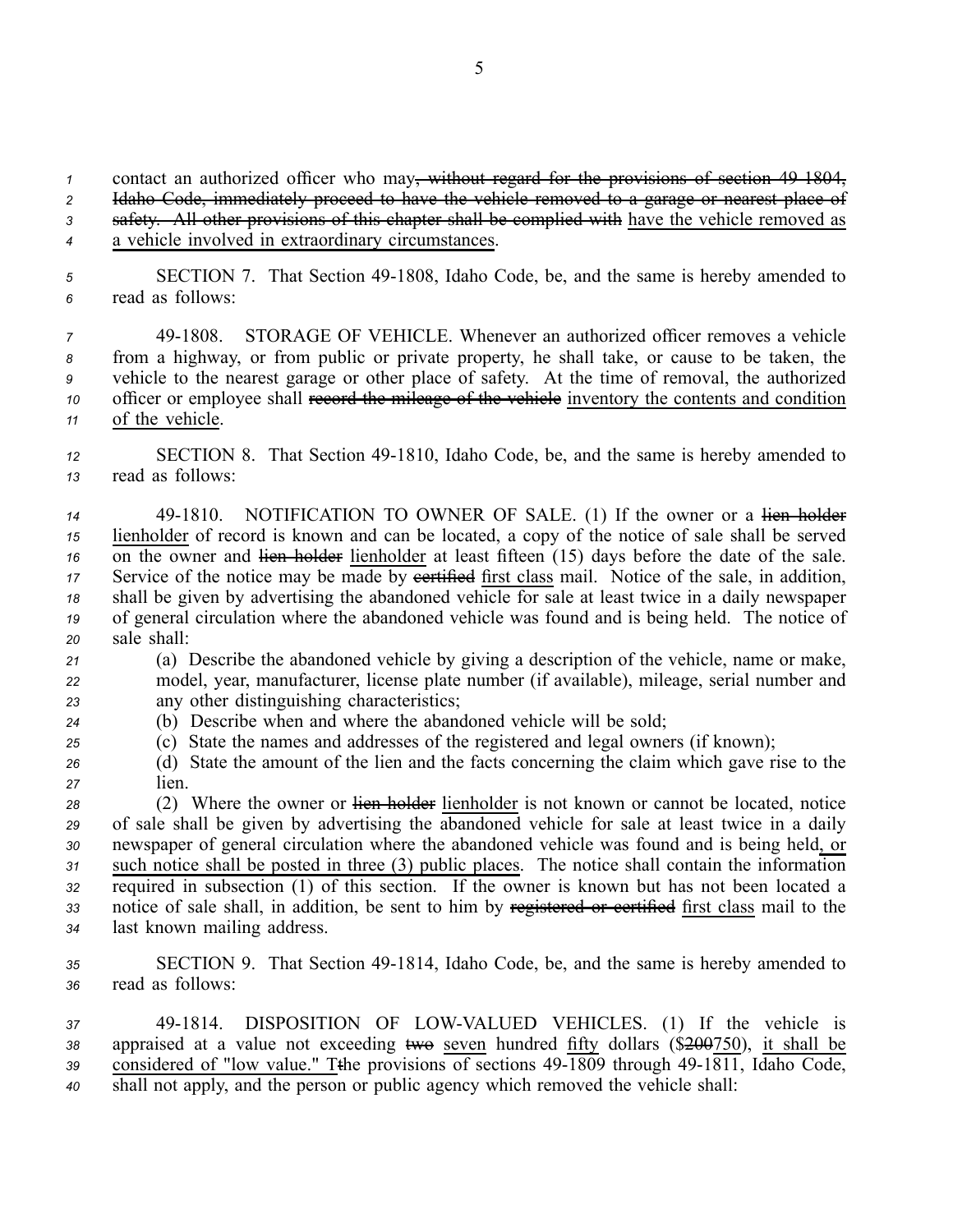| $\mathbf{1}$   | Prepare a certificate containing a description of the vehicle stating the appraised<br>(a)                                                          |
|----------------|-----------------------------------------------------------------------------------------------------------------------------------------------------|
| $\overline{c}$ | value of the vehicle and indicating one (1) of the following:                                                                                       |
| 3              | $\overline{f}$ The agency which requested the tow has submitted a certified statement that                                                          |
| 4              | a declaration of opposition has not been received.                                                                                                  |
| 5              | $\frac{2 \cdot (ii)}{ii}$ The registered and legal owners have signed a certified release disclaiming                                               |
| 6              | any interest, which release shall be included with the certificate.                                                                                 |
| 7              | $\frac{3}{2}$ The vehicle is in a condition that vehicle identification numbers are not                                                             |
| 8              | available to determine owners of record.                                                                                                            |
| 9              | (b) Upon completion of the certificate, execute and deliver a bill of sale, together with                                                           |
| 10             | a copy of the certificate, either to the possessory lienholder, who shall endorse the bill of                                                       |
| 11             | sale to an automobile parts dealer or to a scrap processor for disposal.                                                                            |
| 12             | Automobile parts dealers acquiring vehicles which are the subject of certificates<br>(2)                                                            |
| 13             | prepared and forwarded pursuant to this section shall be excused from any fees which would                                                          |
| 14             | otherwise be due to the department unless the vehicle is retitled.                                                                                  |
| 15             | (3) A public agency may authorize, by contract, the removal or disposal of low-valued                                                               |
| 16             | vehicles. The contract shall be issued to the lowest responsible bidder. Bills of sale shall then                                                   |
| 17             | be executed and delivered, pursuant to subsection $(1)(b)$ of this section, to the contractor.                                                      |
| 18             | (4) The following persons shall have the authority to make appraisals for purposes of this                                                          |
| 19             | chapter:                                                                                                                                            |
| 20             | (a) Any member of the Idaho state police;                                                                                                           |
| 21             | (b) Any regularly employed and salaried deputy sheriff or other employee designated by                                                              |
| 22             | the sheriff of any county;                                                                                                                          |
| 23             | (c) Any regularly employed and salaried peace officer or other employee designated by                                                               |
| 24             | the chief of police of any city;                                                                                                                    |
| 25             | (d) Any officer or employee of the division of motor vehicles designated by the director;                                                           |
| 26             | (e) Any regularly salaried employee of a city, county, or city and county designated by a<br>board of county commissioners or by a city council; or |
| 27             |                                                                                                                                                     |
| 28             | Any regularly employed and salaried peace officer or other employee of the<br>(f)                                                                   |
| 29             | department of parks and recreation designated by the director of that department.                                                                   |
| 30             | (5) An appraiser, upon completion of an appraisal within the meaning of this chapter,                                                               |
| 31             | shall notify the department of the appraisal and of the facts upon which the appraisal was<br>based.                                                |
| 32             |                                                                                                                                                     |
| 33             | SECTION 10. That Section 49-1815, Idaho Code, be, and the same is hereby amended to                                                                 |
| 34             | read as follows:                                                                                                                                    |
|                |                                                                                                                                                     |
| 35             | DISPOSITION OF LOW-VALUED VEHICLES - PROCEDURE. The<br>49-1815.                                                                                     |
| 36             | procedure for the disposition of low-valued vehicles is as follows:                                                                                 |
| 37             | (1) The person or agency which removes the vehicle shall, within fifteen (15) working                                                               |
| 38             | days following the date of possession of the vehicle, make a request to the department for                                                          |
| 39             | the names and addresses of all persons having an interest in the vehicle. No storage charge                                                         |
| 40             | shall accrue beyond the fifteen (15) day period unless the lienholder has made a request to the                                                     |
| 41             | department as provided in this section.                                                                                                             |
| 42             | (2) The person or agency which removes the vehicle shall immediately upon receipt of                                                                |
| 43             | this information send, by eertified first class mail with return receipt requested, the following                                                   |
| 44             | prescribed forms and enclosures to the registered owner and legal owner at their addresses of                                                       |
| 45             | record with the department, and to any other person known to have an interest in the vehicle:                                                       |

6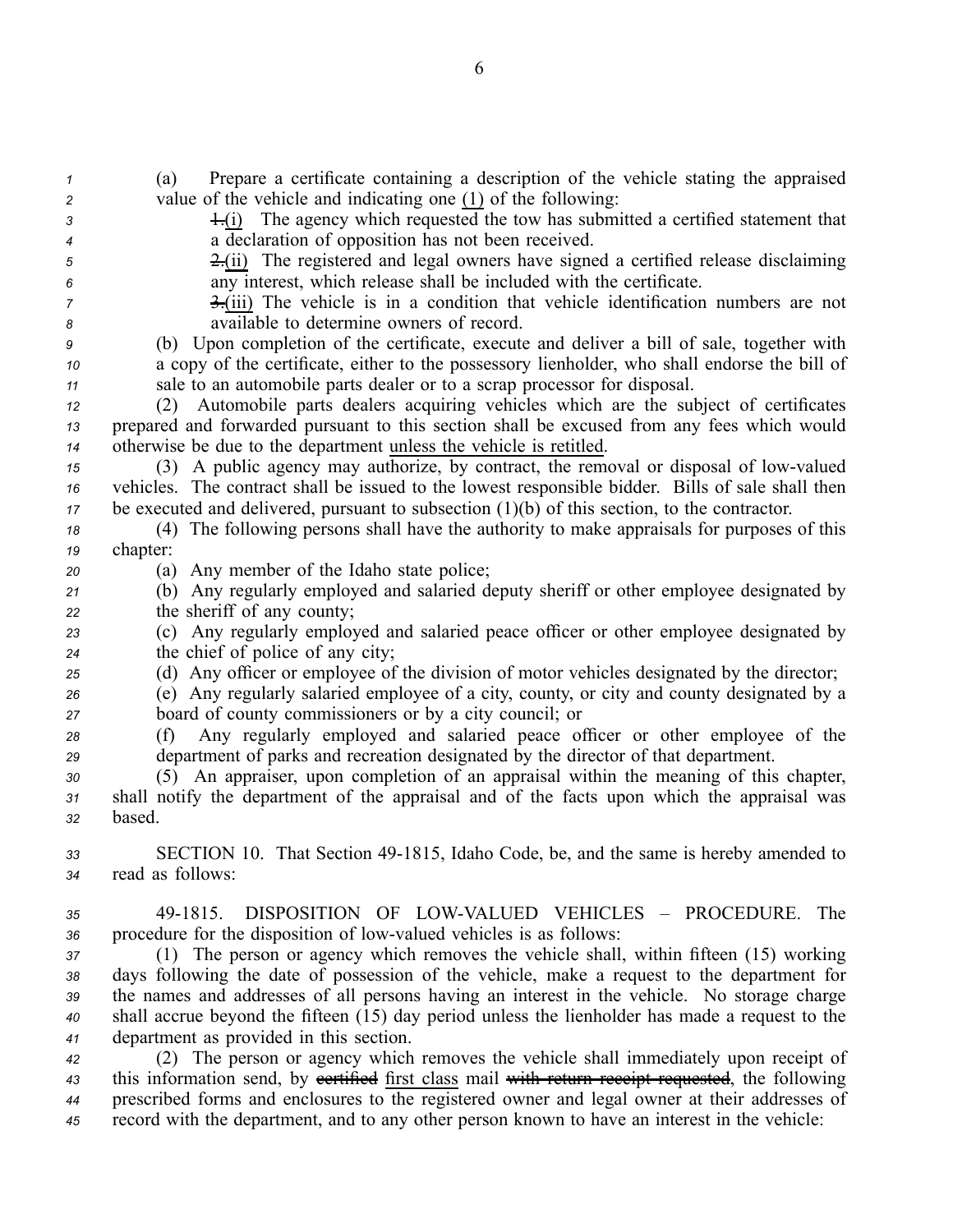| $\mathbf{1}$     | A completed form entitled "Notice of Intent to Dispose of a Vehicle Valued at<br>(a)            |
|------------------|-------------------------------------------------------------------------------------------------|
| $\overline{c}$   | \$200750 or Less";                                                                              |
| $\sqrt{3}$       | (b) A blank form entitled "Declaration of Opposition.".                                         |
| $\boldsymbol{4}$ | (3) All notices to persons having an interest in the vehicle shall be signed under penalty      |
| 5                | of perjury and shall include all of the following:                                              |
| 6                | A description of the vehicle, including make, year model, identification number,<br>(a)         |
| $\overline{7}$   | license number, and state of registration;                                                      |
| 8                | (b) The names and addresses of the registered and legal owners of the vehicle and any           |
| 9                | other person known to have an interest in the vehicle;                                          |
| 10               | (c) The following statements and information:                                                   |
| 11               | The amount of the lien;<br>$\pm(i)$                                                             |
| 12               | $\frac{2 \cdot (ii)}{i}$ The facts concerning the claim which give rise to the lien;            |
| 13               | $\frac{3}{2}$ (iii) The person has a right to a hearing in court;                               |
| 14               | $\overline{4.(iv)}$ If a hearing in court is desired, a declaration of opposition form shall be |
| 15               | signed under penalty of perjury and returned to the agency which requested the                  |
| 16               | tow within ten (10) days of the date the notice of intent to dispose of a vehicle               |
| 17               | valued at seven hundred fifty dollars (\$200750) or less form was mailed; and                   |
| 18               | $\frac{5}{2}(y)$ The declarant may be liable for court costs if a judgment is entered in favor  |
| 19               | of the possessory lienholder.                                                                   |
| 20               | (d) A statement that the possessory lienholder may dispose of the vehicle to a certified        |
| 21               | automobile parts dealer if it is not redeemed or if a declaration of opposition form is         |
| 22               | not signed and mailed to the agency which requested the tow within ten (10) days of             |
| 23               | the date the notice of intent to dispose of a vehicle valued at seven hundred fifty dollars     |
| 24               | $($200750)$ or less form was mailed.                                                            |
| 25               | (4) If the agency which requested the tow receives a completed declaration of opposition        |
| 26               | form within the time prescribed, the vehicle shall not be disposed of for an additional fifteen |
| 27               | (15) day period during which time the individual filing the declaration of opposition must file |
| 28               | an action with the appropriate court and cause the possessory lienholder to be served with the  |
| 29               | summons and complaint. The filing and service of the action will stay disposal of the vehicle   |
| 30               | pending decision by the court unless the declarant subsequently releases his interest in the    |
| 31               | vehicle.                                                                                        |

32 SECTION 11. That Section 49-1816, Idaho Code, be, and the same is hereby amended to *<sup>33</sup>* read as follows:

34 49-1816. DISPOSITION OF LOW-VALUED VEHICLE – AUTOMOBILE PARTS 35 DEALER. (1) Any vehicle determined to have a value not exceeding two seven hundred fifty dollars (\$200750) which was stored pursuan<sup>t</sup> to this chapter, and which remains unclaimed, or for which reasonable towing and storage charges remain unpaid, shall be disposed of only to an automobile parts dealer not earlier than fifteen (15) days after the date the notice of intent 39 to dispose of a vehicle valued at  $\overline{two}$  seven hundred fifty dollars (\$200750) or less form was mailed, unless <sup>a</sup> declaration of opposition form has been signed and returned to the possessory lien holder lienholder.

*<sup>42</sup>* (2) If the vehicle has been disposed of to an automobile parts dealer, the person *<sup>43</sup>* or agency removing the vehicle shall forward the following forms and information to the *<sup>44</sup>* department within five (5) days: